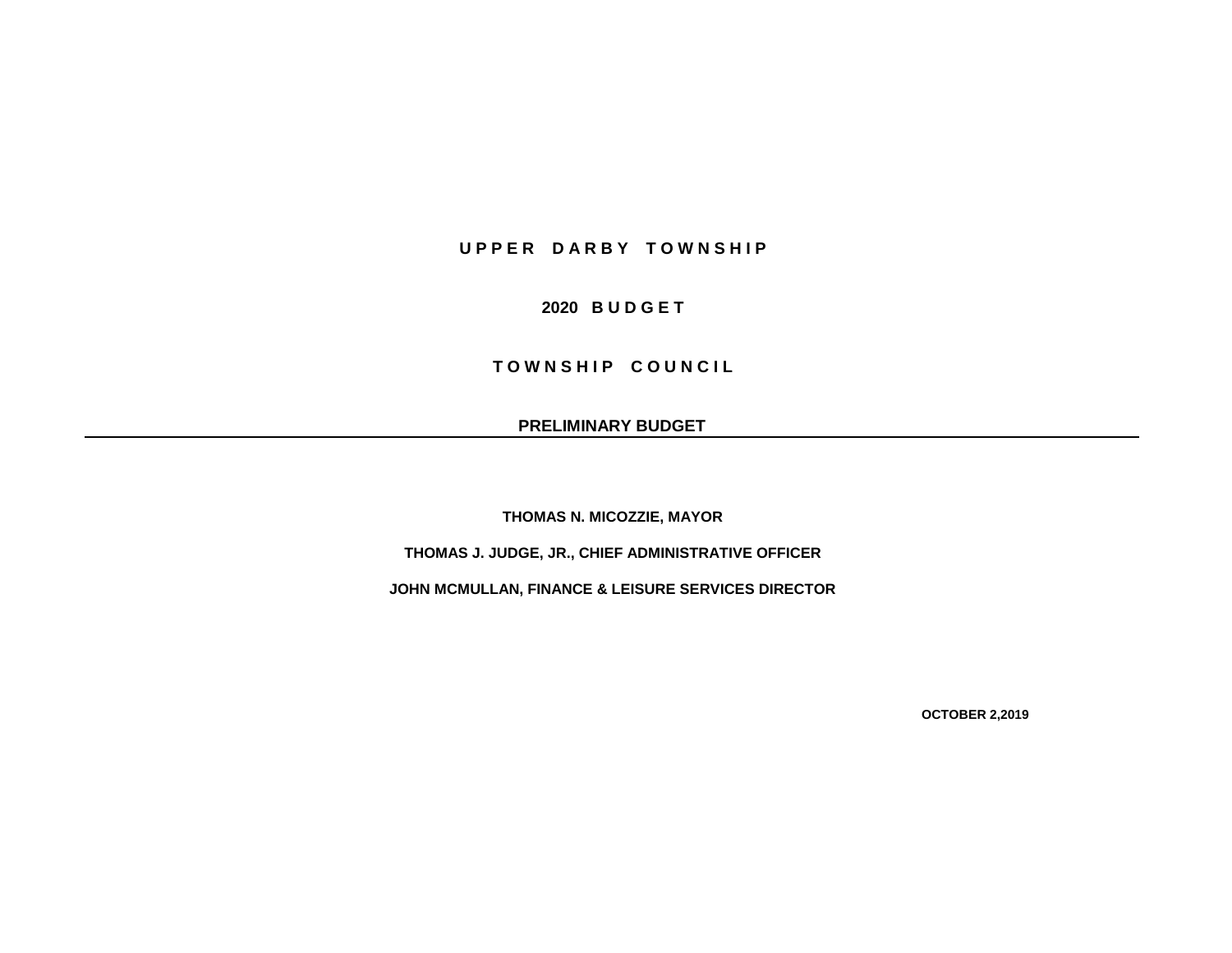# **UPPER DARBY TOWNSHIP**

# **2 0 20 B U D G E T**

## **I N D E X**

| PAGE 1            | COMPARATIVE SUMMARY-GENERAL FUND     |
|-------------------|--------------------------------------|
| PAGE 2            | REAL ESTATE AND LOCAL TAXES          |
| <b>PAGE 3-5</b>   | COMPARATIVE SUMMARY-OTHER REVENUE    |
| <b>PAGE 6-10</b>  | COMPARATIVE SUMMARY-EXPENDITURES     |
| PAGE 10           | <b>DEBT SERVICE SUMMARY</b>          |
| <b>PAGE 11-12</b> | EXPENDITURE SUPPLEMENTAL INFORMATION |
| PAGE 13           | COMPARATIVE SUMMARY-SEWER RENTAL     |
| PAGE 14           | COMPARATIVE SUMMARY-HIGHWAY          |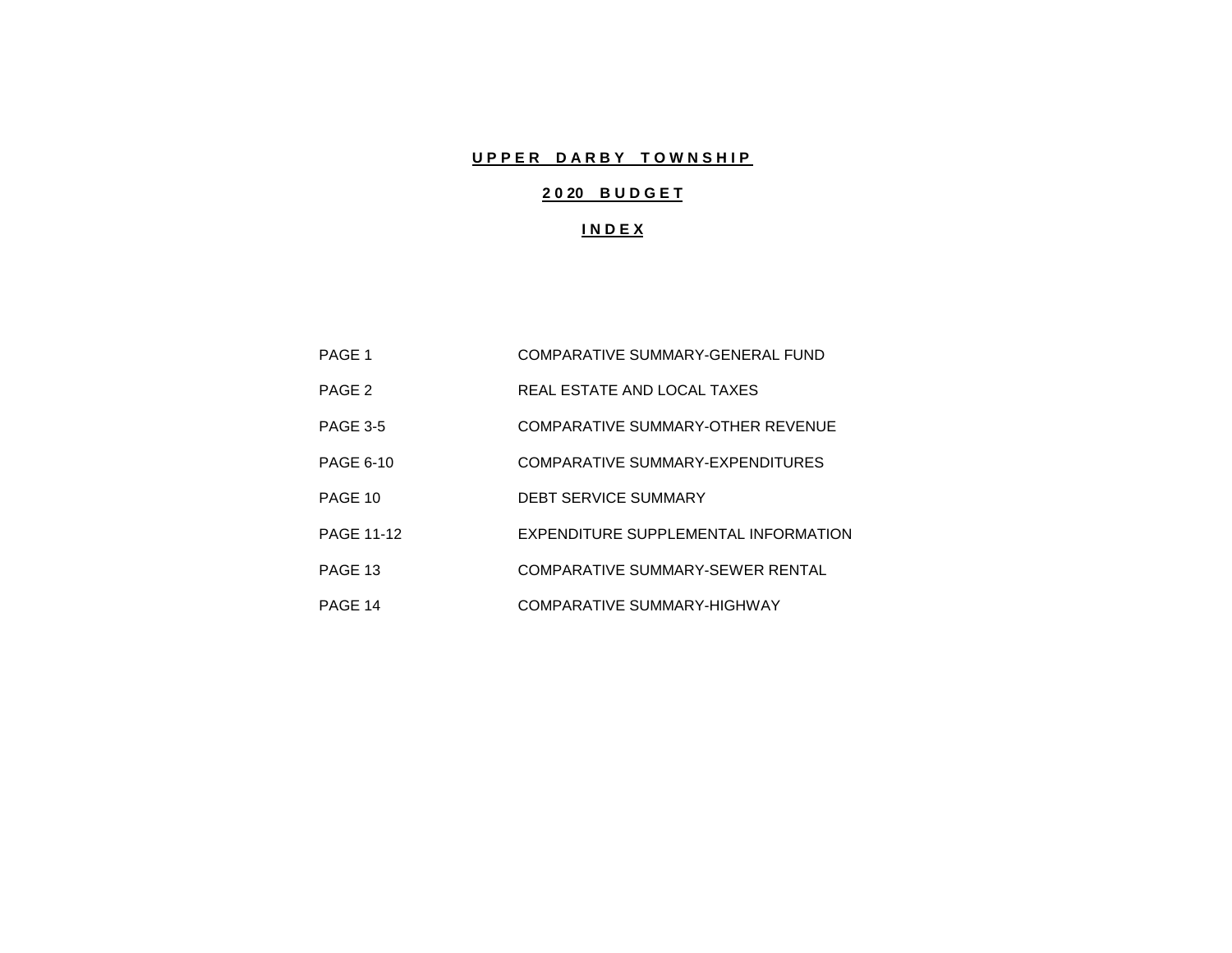### **UPPER DARBY TOWNSHIP**

## **COMPARATIVE BUDGET SUMMARY**

### **GENERAL FUND**

| <b>DESCRIPTION</b>           | 2020<br><b>BUDGET</b> |              |        | <b>PROJECTED</b><br>2019<br><b>ACTUAL</b> | 2020 BUDGET<br>OVER(UNDER)<br>2019 ACTUAL |           | 2019<br><b>BUDGET</b> |            | 2020 BUDGET<br>OVER(UNDER)<br>2019 BUDGET |             |
|------------------------------|-----------------------|--------------|--------|-------------------------------------------|-------------------------------------------|-----------|-----------------------|------------|-------------------------------------------|-------------|
| FUND BALANCE-BEGINNING       |                       | \$1,200,000  | a<br>D | 1,100,000                                 | S                                         | 1,120,413 | ה.                    | 2,220,413  |                                           | (1,020,413) |
| <b>REVENUE</b>               |                       | \$81,107,178 |        | 77,106,661                                |                                           | 943,012   |                       | 78,049,673 |                                           | 3,057,505   |
| <b>TOTAL FUNDS AVAILABLE</b> |                       | \$82,307,178 | \$     | 78,206,661                                |                                           | 2,063,425 | S                     | 80,270,086 |                                           | 2,037,092   |
| <b>EXPENDITURES</b>          |                       | \$82,307,178 |        | 78,206,661                                |                                           | 2,063,425 |                       | 80,270,086 |                                           | 2,037,092   |
| <b>FUND BALANCE-ENDING</b>   |                       |              |        |                                           |                                           |           |                       |            |                                           |             |

#### **TAX REQUIREMENTS**

| <b>TOTAL MILLAGE REQUIREMENT</b>     | 21.38         | 20.95         | 0.43        |
|--------------------------------------|---------------|---------------|-------------|
| MILLAGE REQUIREMENT FOR DEBT SERVICE | 0.97          | 0.95          | 0.02        |
| MILLAGE REQUIREMENT                  | 20.41         | 20.00         | 0.41        |
| ASSESSMENT                           | 2,677,000,000 | 2,683,000,000 | (6,000,000) |
| NET CURRENT YEAR TAX REQUIREMENT     | 52,000,569    | 50,934,900    |             |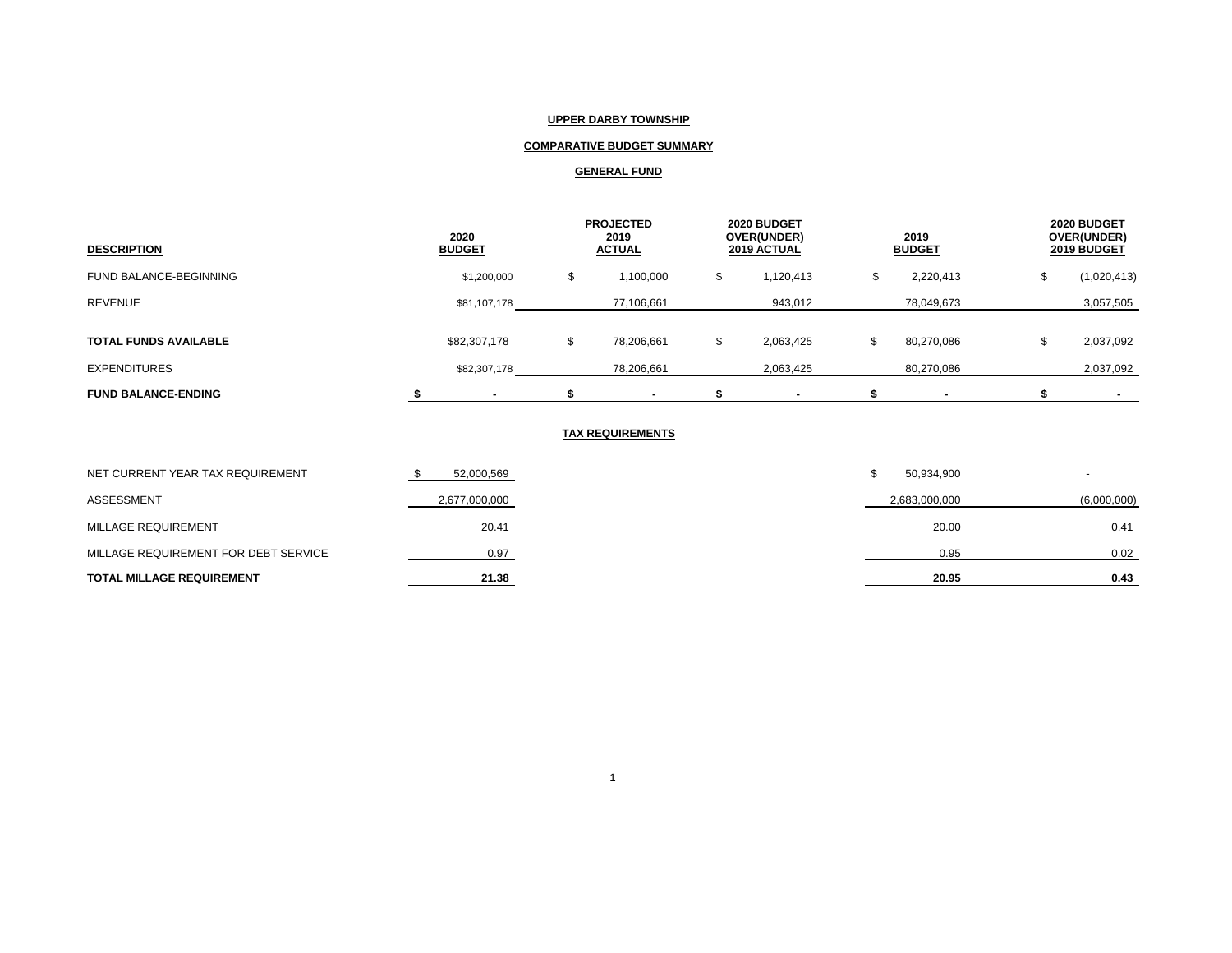| <b>DESCRIPTION</b>             | 2020<br><b>BUDGET</b> |            | <b>PROJECTED</b><br>2019<br><b>ACTUAL</b> |    | 2020 BUDGET<br>OVER(UNDER)<br>2019 ACTUAL |    | 2019<br><b>BUDGET</b> |    | 2020 BUDGET<br>OVER(UNDER)<br>2019 BUDGET |  |
|--------------------------------|-----------------------|------------|-------------------------------------------|----|-------------------------------------------|----|-----------------------|----|-------------------------------------------|--|
| <b>REAL ESTATE TAXES</b>       |                       |            |                                           |    |                                           |    |                       |    |                                           |  |
| <b>CURRENT</b>                 | \$                    | 52,003,569 | \$<br>50,934,000                          | \$ | 1,069,569                                 | \$ | 50,934,900            | \$ | 1,068,669                                 |  |
| PRIOR YEAR                     |                       | 500,000    | 550,000                                   |    | (50,000)                                  |    | 600,000               |    | (100,000)                                 |  |
| DELINQUENT                     |                       | 2,525,000  | 2,150,000                                 |    | 375,000                                   |    | 2,225,000             |    | 300,000                                   |  |
| <b>TOTAL REAL ESTATE TAXES</b> |                       | 55,028,569 | \$<br>53,634,000                          | \$ | 1,394,569                                 | \$ | 53,759,900            | \$ | 1,268,669                                 |  |
| <b>LOCAL TAXES</b>             |                       |            |                                           |    |                                           |    |                       |    |                                           |  |
| <b>MERCANTILE</b>              | \$                    | 1,475,000  | \$<br>1,550,000                           | \$ | (75,000)                                  | \$ | 1,675,000             | \$ | (200,000)                                 |  |
| <b>LOCAL SERVICE TAX</b>       |                       | 750,000    | 750,000                                   |    | $\overline{\phantom{a}}$                  |    | 750,000               |    |                                           |  |
| <b>BUSINESS PRIVILEGE TAX</b>  |                       | 925,000    | 800,000                                   |    | 125,000                                   |    | 925,000               |    | $\overline{\phantom{a}}$                  |  |
| MECHANICAL DEVICE TAX          |                       | 25,000     | 25,000                                    |    | $\overline{\phantom{a}}$                  |    | 25,000                |    | $\sim$                                    |  |
| <b>TOTAL LOCAL TAXES</b>       | - 56                  | 3,175,000  | \$<br>3,125,000                           | \$ | 50,000                                    | \$ | 3,375,000             | \$ | (200,000)                                 |  |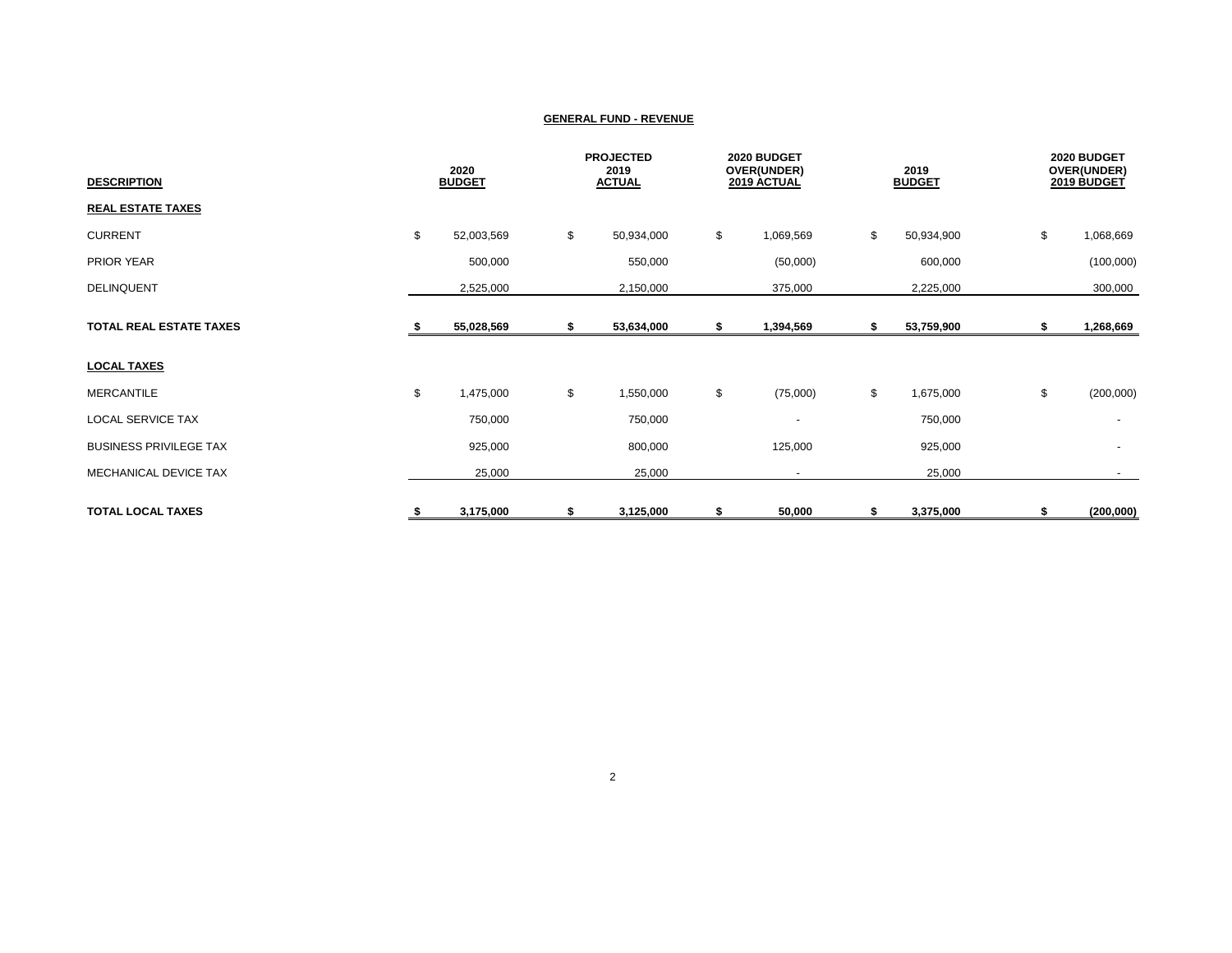| <b>DESCRIPTION</b>                 | 2020<br><b>BUDGET</b> |           | <b>PROJECTED</b><br>2019<br><b>ACTUAL</b> |           | 2020 BUDGET<br>OVER(UNDER)<br>2019 Actual |           | 2019<br><b>BUDGET</b> |           | 2020 BUDGET<br>OVER(UNDER)<br>2019 BUDGET |           |
|------------------------------------|-----------------------|-----------|-------------------------------------------|-----------|-------------------------------------------|-----------|-----------------------|-----------|-------------------------------------------|-----------|
| <b>LICENSES AND PERMITS</b>        |                       |           |                                           |           |                                           |           |                       |           |                                           |           |
| <b>BEVERAGE</b>                    | \$                    | 26,000    | \$                                        | 26,000    | \$                                        |           | \$                    | 26,000    | \$                                        |           |
| <b>RENTAL LICENSE</b>              |                       | 972,000   |                                           | 620,000   |                                           | 352,000   |                       | 620,000   |                                           | 352,000   |
| <b>HEALTH</b>                      |                       | 30,000    |                                           | 35,000    |                                           | (5,000)   |                       | 30,000    |                                           |           |
| <b>LICENSES AND INSPECTIONS</b>    |                       | 2,145,500 |                                           | 1,243,900 |                                           | 901,600   |                       | 1,128,500 |                                           | 1,017,000 |
| CABLE T.V.                         |                       | 1,800,000 |                                           | 1,617,962 |                                           | 182,038   |                       | 1,800,000 |                                           |           |
| <b>TOTAL LICENSES AND PERMITS</b>  | - 5                   | 4,973,500 | \$                                        | 3,542,862 | \$                                        | 1,430,638 | \$                    | 3,604,500 | \$                                        | 1,369,000 |
| <b>COURT COSTS AND FINES</b>       |                       |           |                                           |           |                                           |           |                       |           |                                           |           |
| DISTRICT JUSTICE COURT COSTS       | \$                    | 240,000   | \$                                        | 230,000   | \$                                        | 10,000    | \$                    | 240,000   | \$                                        |           |
| PARKING METER & STATE POLICE       |                       | 380,000   |                                           | 402,010   |                                           | (47,010)  |                       | 355,000   |                                           | 25,000    |
| <b>TOTAL COURT COSTS AND FINES</b> |                       | 620,000   | \$                                        | 632,010   | \$                                        | (37,010)  | \$                    | 595,000   | \$                                        | 25,000    |
| <b>INTEREST AND RENTAL FEES</b>    |                       |           |                                           |           |                                           |           |                       |           |                                           |           |
| <b>INTEREST FROM INVESTMENTS</b>   | \$                    | 125,000   | \$                                        | 325,000   | \$                                        | (200,000) | \$                    | 100,000   | \$                                        | 25,000    |
| MUNICIPAL PARKING LOT AND RENTALS  |                       | 178,000   |                                           | 200,000   |                                           | (22,000)  |                       | 238,000   |                                           | (60,000)  |
| TOTAL INTEREST AND RENTAL FEES     | \$                    | 303,000   | \$                                        | 525,000   | \$                                        | (222,000) | \$                    | 338,000   | \$                                        | (35,000)  |

3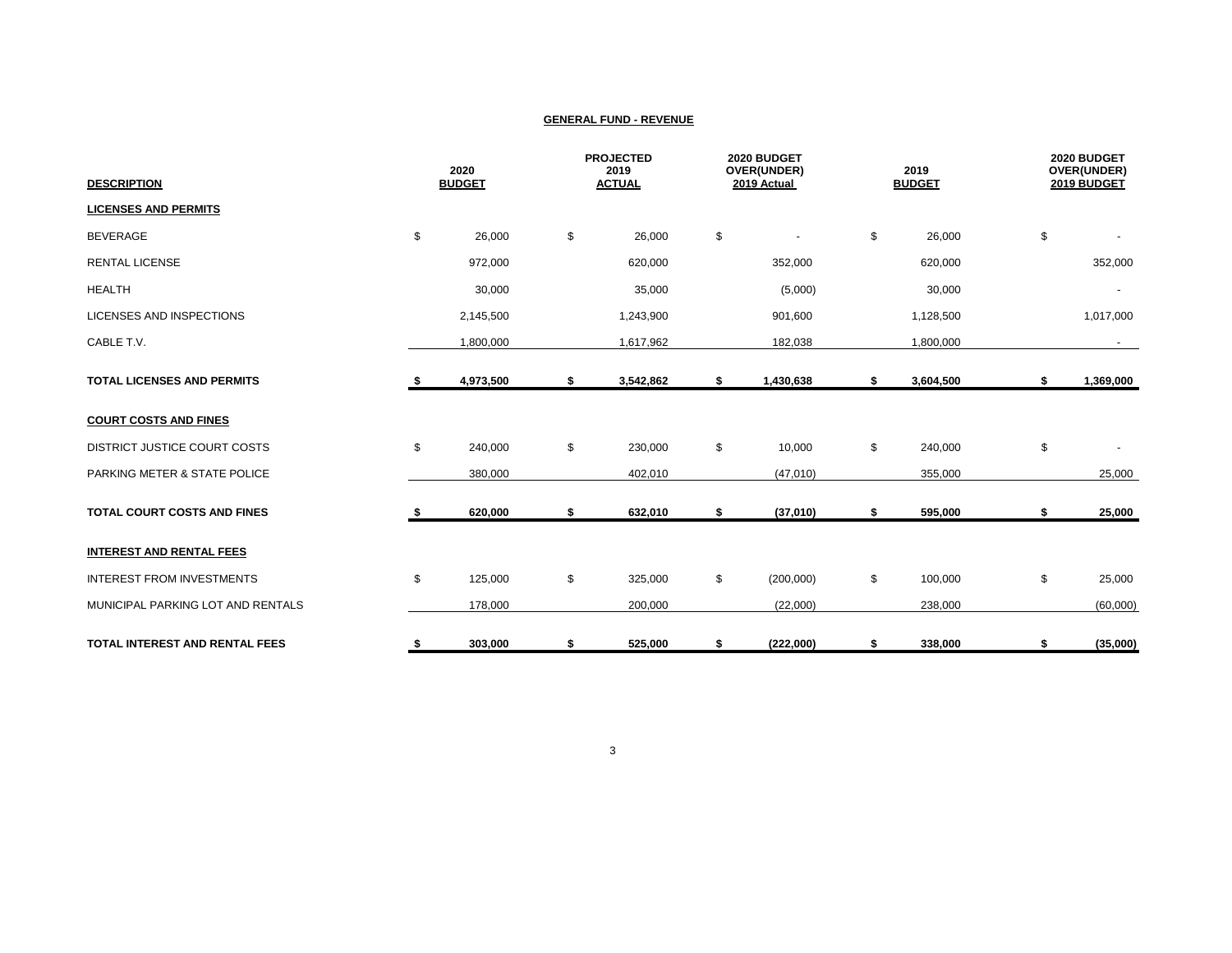| <b>DESCRIPTION</b>                 |    | 2020<br><b>BUDGET</b> |    | <b>PROJECTED</b><br>2019<br><b>ACTUAL</b> |    | 2020<br>OVER(UNDER)<br>2019 ACTUAL |    | 2019<br><b>BUDGET</b> |    | 2019 BUDGET<br>OVER(UNDER)<br>2018 BUDGET |  |
|------------------------------------|----|-----------------------|----|-------------------------------------------|----|------------------------------------|----|-----------------------|----|-------------------------------------------|--|
| <b>GRANTS</b>                      |    |                       |    |                                           |    |                                    |    |                       |    |                                           |  |
| COSA                               | \$ | 300,695               | \$ | 313,995                                   | \$ | (13,300)                           | \$ | 305,000               | \$ | (4, 305)                                  |  |
| <b>SENIOR CENTERS</b>              |    | 40,000                |    | 38,000                                    |    | 2,000                              |    | 40,000                |    |                                           |  |
| <b>HUD</b>                         |    | 1,575,000             |    | 1,700,000                                 |    | (125,000)                          |    | 1,575,000             |    |                                           |  |
| <b>HOME PROGRAM</b>                |    | 250,000               |    | 175,000                                   |    | 75,000                             |    | 250,000               |    | $\overline{\phantom{a}}$                  |  |
| PUBLIC UTILITY REALTY TAX          |    | 60,000                |    | 60,000                                    |    | $\overline{\phantom{a}}$           |    | 60,000                |    | $\overline{\phantom{a}}$                  |  |
| VOLUNTEER FIRE RELIEF ALLOCATION   |    | 235,000               |    | 235,331                                   |    | (331)                              |    | 235,000               |    | $\overline{\phantom{a}}$                  |  |
| PENSION PLAN ALLOCATION            |    | 2,684,154             |    | 2,928,925                                 |    | (244, 771)                         |    | 2,587,773             |    | 96,381                                    |  |
| <b>RECYCLING GRANT</b>             |    | 150,000               |    | 150,000                                   |    | $\overline{\phantom{a}}$           |    | 150,000               |    | $\overline{\phantom{a}}$                  |  |
| MISCELLANEOUS GRANT                |    | 1,140,000             |    | 664,344                                   |    | 475,656                            |    | 565,500               |    | 574,500                                   |  |
| <b>TOTAL GRANT</b>                 | -S | 6,434,849             | \$ | 6,265,595                                 | \$ | 169,254                            | \$ | 5,768,273             | \$ | 666,576                                   |  |
| <b>DEPARTMENTAL EARNINGS</b>       |    |                       |    |                                           |    |                                    |    |                       |    |                                           |  |
| <b>RUBBISH FEES</b>                | \$ | 7,510,260             | \$ | 6,121,140                                 |    | 1,389,120                          | \$ | 7,051,000             | \$ | 459,260                                   |  |
| <b>RECREATION</b>                  |    | 640,000               |    | 690,000                                   |    | (50,000)                           |    | 640,000               |    |                                           |  |
| <b>PARKING METERS</b>              |    | 528,000               |    | 660,000                                   |    | (132,000)                          |    | 650,000               |    | (122,000)                                 |  |
| <b>POLICE</b>                      |    | 58,000                |    | 54,000                                    |    | 4,000                              |    | 58,000                |    | $\sim$                                    |  |
| <b>TOTAL DEPARTMENTAL EARNINGS</b> | \$ | 8,736,260             | \$ | 7,525,140                                 | \$ | 1,211,120                          | \$ | 8,399,000             | \$ | 337,260                                   |  |

4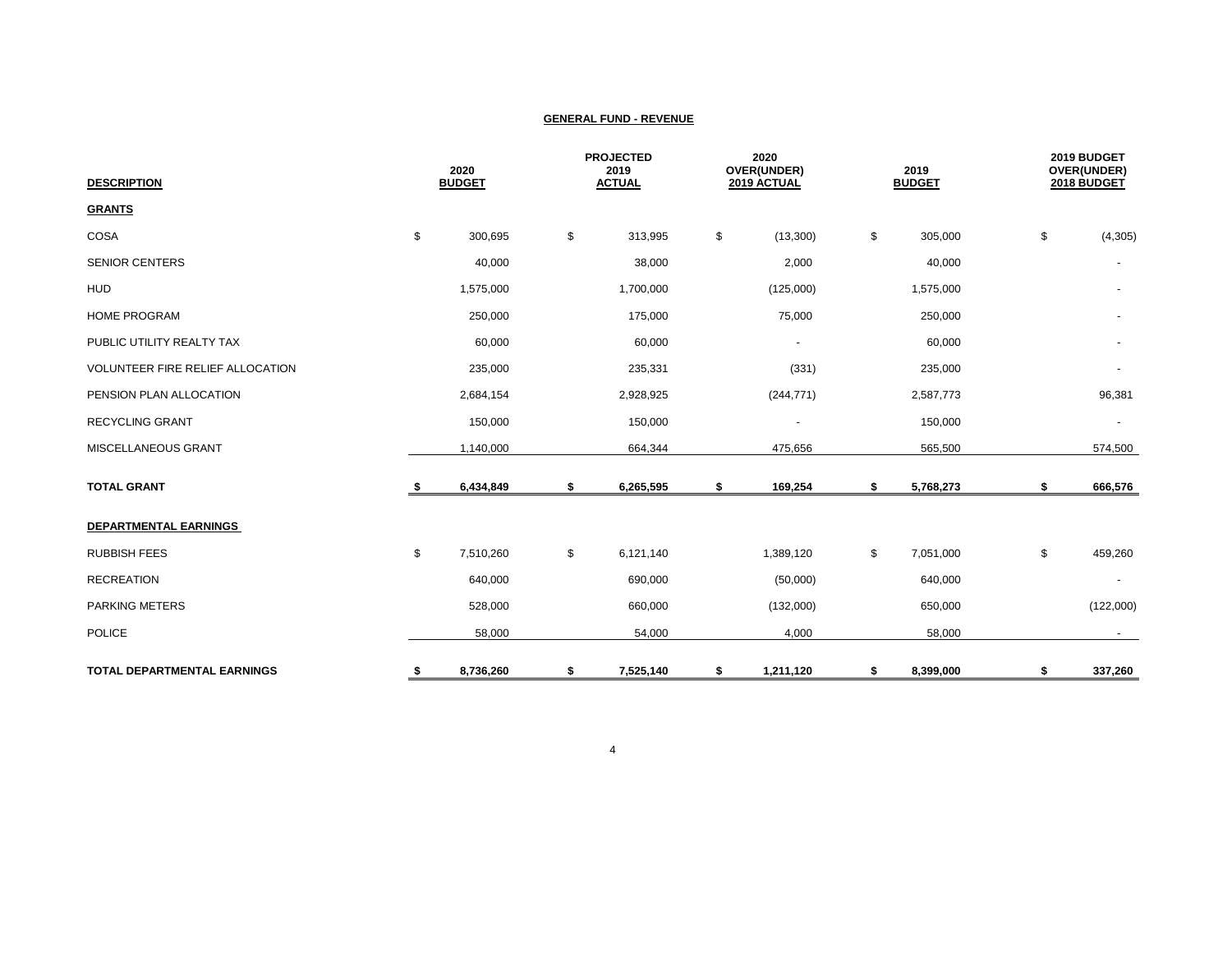| <b>DESCRIPTION</b>                 | 2020<br><b>BUDGET</b> |    | <b>PROJECTED</b><br>2019<br><b>ACTUAL</b> |    | 2020 BUDGET<br>OVER(UNDER)<br>2019 ACTUAL |    | 2019<br><b>BUDGET</b> | 2019 BUDGET<br>OVER(UNDER)<br>2018 BUDGET |                          |
|------------------------------------|-----------------------|----|-------------------------------------------|----|-------------------------------------------|----|-----------------------|-------------------------------------------|--------------------------|
| <b>OTHER INCOME</b>                |                       |    |                                           |    |                                           |    |                       |                                           |                          |
| SALE OF FIXED ASSETS               | \$<br>10,000          | \$ | 22,224                                    | \$ | (12, 224)                                 | \$ | 10,000                | \$                                        | $\overline{\phantom{a}}$ |
| REFUNDS/REIMBURSEMENTS             | 500,000               |    | 770,000                                   |    | (270,000)                                 |    | 650,000               |                                           | (150,000)                |
| SEWER RENTAL FUND                  | 1,000,000             |    | 900,000                                   |    | 100,000                                   |    | 1,000,000             |                                           | $\overline{\phantom{a}}$ |
| <b>MISCELLANEOUS</b>               | 75,000                |    | 164,830                                   |    | (89, 830)                                 |    | 75,000                |                                           |                          |
| <b>TOTAL OTHER INCOME</b>          | 1,585,000             |    | 1,857,054                                 |    | (272, 054)                                |    | 1,735,000             |                                           | (150,000)                |
| <b>TOTAL- GENERAL FUND REVENUE</b> | 80,856,178            |    | 77,106,661                                |    | 3,724,517                                 | S  | 77,574,673            |                                           | 3,281,505                |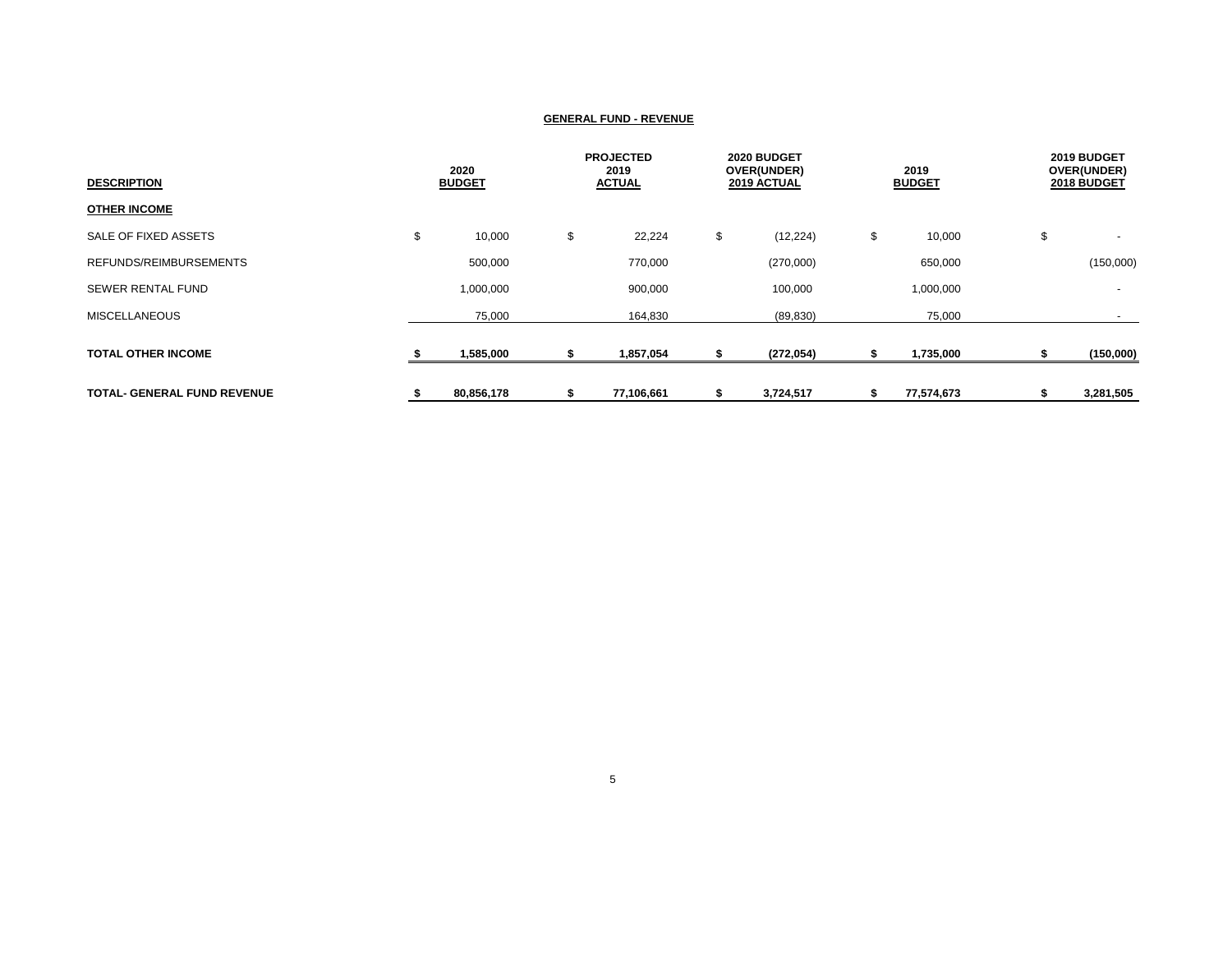| <b>DESCRIPTION</b>         | 2020<br><b>BUDGET</b> |    | <b>PROJECTED</b><br>2019<br><b>ACTUAL</b> |    | 2020 BUDGET<br>OVER(UNDER)<br>2019 ACTUAL |    | 2019<br><b>BUDGET</b> |    | 2020 BUDGET<br>OVER(UNDER)<br>2019 BUDGET |  |
|----------------------------|-----------------------|----|-------------------------------------------|----|-------------------------------------------|----|-----------------------|----|-------------------------------------------|--|
| <b>GENERAL GOVERNMENT</b>  |                       |    |                                           |    |                                           |    |                       |    |                                           |  |
| <b>COUNCIL</b>             | \$<br>214,274         | \$ | 212,103                                   | \$ | 2,171                                     | \$ | 213,195               | \$ | 1,079                                     |  |
| <b>MAYOR</b>               | 135,378               |    | 127,172                                   |    | 8,206                                     |    | 130,515               |    | 4,863                                     |  |
| <b>FINANCE</b>             | 953,380               |    | 980,982                                   |    | (27, 602)                                 |    | 929,399               |    | 23,981                                    |  |
| TREASURER                  | 8,000                 |    | 8,000                                     |    | $\overline{\phantom{a}}$                  |    | 8,000                 |    | $\sim$                                    |  |
| <b>SOLICITOR</b>           | 325,000               |    | 264,052                                   |    | 60,948                                    |    | 325,000               |    | $\sim$                                    |  |
| C.A.O.                     | 265,004               |    | 250,705                                   |    | 14,299                                    |    | 264,777               |    | 227                                       |  |
| ADMINISTRATIVE SERVICES    | 1,878,484             |    | 1,584,147                                 |    | 294,337                                   |    | 1,854,295             |    | 24,189                                    |  |
| TOTAL GENERAL GOVERNMENT   | 3,779,520             | \$ | 3,427,161                                 | S  | 352,359                                   | s. | 3,725,181             | Ъ  | 54,339                                    |  |
| PERCENTAGE OF TOTAL BUDGET | 4.6                   |    | 4.4                                       |    |                                           |    | 4.6                   |    |                                           |  |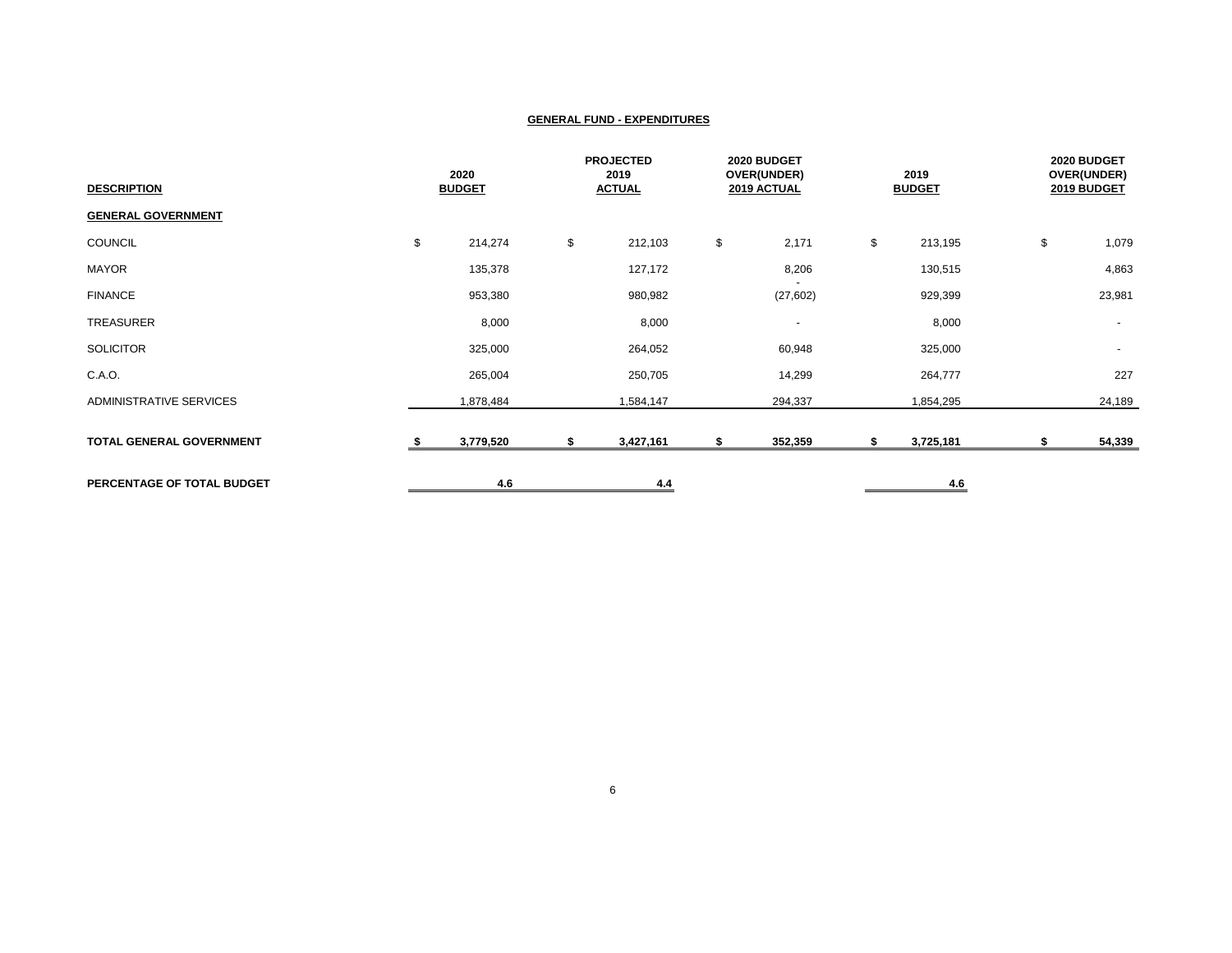| <b>DESCRIPTION</b>                       |      | 2020<br><b>BUDGET</b> | <b>PROJECTED</b><br>2019<br><b>ACTUAL</b> | 2020 BUDGET<br>OVER(UNDER)<br>2019 ACTUAL | 2019<br><b>BUDGET</b> | 2020 BUDGET<br>OVER(UNDER)<br>2019 BUDGET |
|------------------------------------------|------|-----------------------|-------------------------------------------|-------------------------------------------|-----------------------|-------------------------------------------|
| PROTECTION TO PERSONS AND PROPERTY       |      |                       |                                           |                                           |                       |                                           |
| <b>POLICE</b>                            | \$   | 31,303,909            | \$<br>32,493,260                          | \$<br>(1, 189, 351)                       | \$<br>31,208,671      | \$<br>95,238                              |
| <b>FIRE</b>                              |      | 14,451,349            | 13,940,797                                | 510,552                                   | 14,173,332            | 278,017                                   |
| LICENSES AND INSPECTION                  |      | 832,306               | 666,693                                   | 165,613                                   | 811,561               | 20,745                                    |
| PLANNING AND ZONING DIVISION             |      | 113,000               | 112,373                                   | 627                                       | 113,000               | $\sim$                                    |
| TOTAL PROTECTION TO PERSONS AND PROPERTY | - \$ | 46,700,564            | \$<br>47,213,123                          | \$<br>(512, 559)                          | \$<br>46,306,564      | \$<br>394,000                             |
| PERCENTAGE OF TOTAL BUDGET               |      | 56.8                  | 60                                        |                                           | 57.7                  |                                           |
| <b>PUBLIC WORKS</b>                      |      |                       |                                           |                                           |                       |                                           |
| PUBLIC WORKS                             | \$   | 1,922,601             | \$<br>1,955,828                           | \$<br>(33, 227)                           | \$<br>1,888,702       | \$<br>33,899                              |
| <b>SANITATION</b>                        |      | 5,884,000             | 5,803,273                                 | 80,727                                    | 5,652,677             | 231,323                                   |
| <b>TOTAL PUBLIC WORKS</b>                |      | 7,806,601             | \$<br>7,759,101                           | \$<br>47,500                              | \$<br>7,541,379       | \$<br>265,222                             |
| PERCENTAGE OF TOTAL BUDGET               |      | 9.5                   | 9.9                                       |                                           | 9.4                   |                                           |
| <b>HEALTH SERVICES</b>                   | \$   | 650,210               | \$<br>555,892                             | \$<br>94,318                              | \$<br>621,410         | \$<br>28,800                              |
| PERCENTAGE OF TOTAL BUDGET               |      | 0.8                   | 0.7                                       |                                           | 0.8                   |                                           |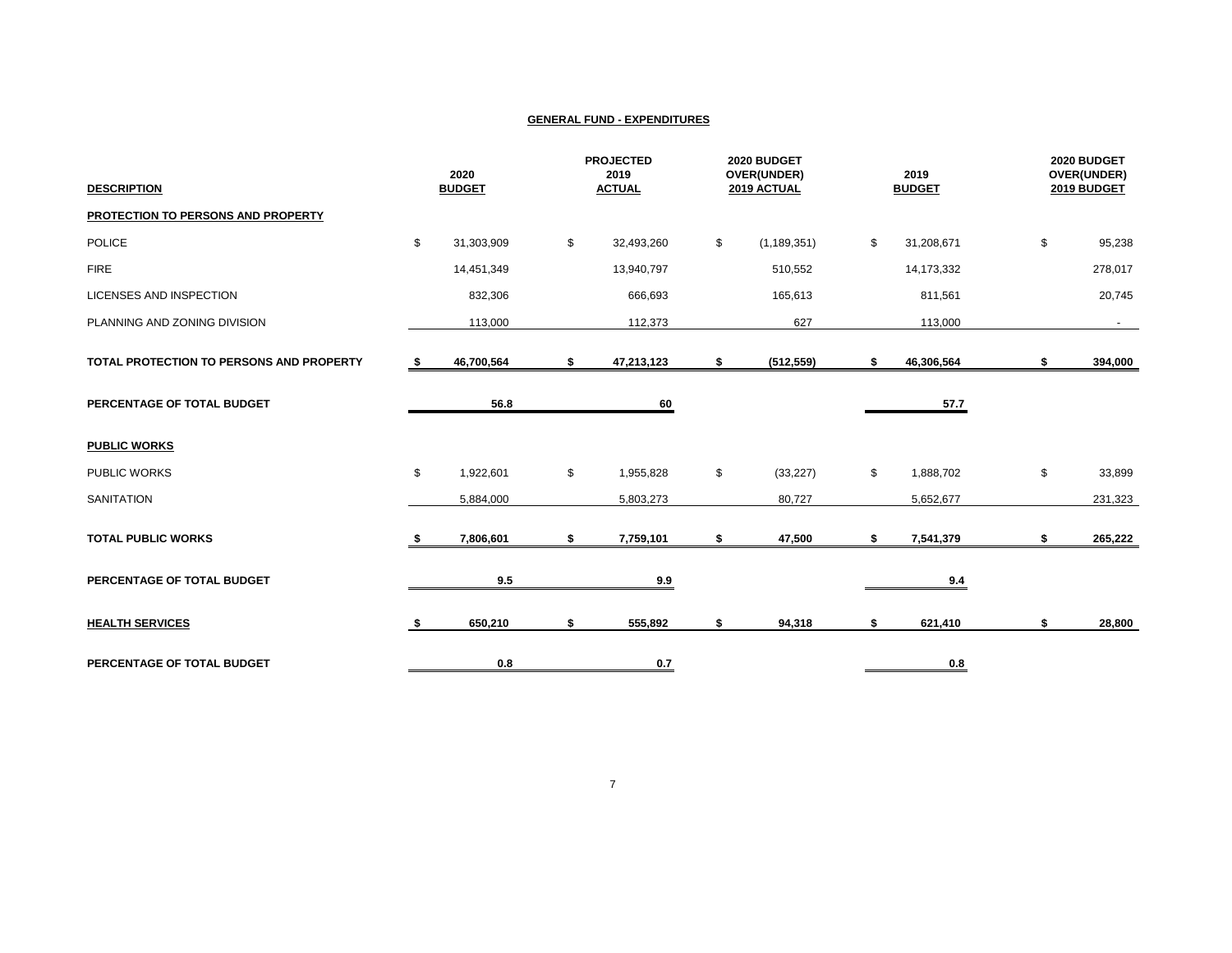| <b>DESCRIPTION</b>            | 2020<br><b>BUDGET</b> |           | <b>PROJECTED</b><br>2019<br><b>ACTUAL</b> |           | 2020 BUDGET<br><b>OVER(UNDER)</b><br>2019 ACTUAL |         | 2019<br><b>BUDGET</b> | 2020 BUDGET<br>OVER(UNDER)<br>2019 BUDGET |         |
|-------------------------------|-----------------------|-----------|-------------------------------------------|-----------|--------------------------------------------------|---------|-----------------------|-------------------------------------------|---------|
| <b>ELECTRICAL</b>             | s.                    | 1,048,460 | \$                                        | 935,218   | \$                                               | 113,242 | \$<br>1,040,493       | S                                         | 7,967   |
| PERCENTAGE OF TOTAL BUDGET    |                       | 1.3       |                                           | $1.2$     |                                                  |         | 1.3                   |                                           |         |
| <b>PARKING METER</b>          |                       | 550,605   | \$                                        | 399,582   | \$                                               | 151,023 | 526,835               | \$                                        | 23,770  |
| PERCENTAGE OF TOTAL BUDGET    |                       | 0.7       |                                           | 0.5       |                                                  |         | 0.7                   |                                           |         |
| <b>LEISURE SERVICES</b>       |                       |           |                                           |           |                                                  |         |                       |                                           |         |
| <b>GENERAL RECREATION</b>     | \$                    | 1,494,580 | \$                                        | 1,471,623 | \$                                               | 22,957  | \$<br>1,429,568       | \$                                        | 65,012  |
| <b>PARKS</b>                  |                       | 1,730,021 |                                           | 1,401,284 |                                                  | 328,737 | 1,623,560             |                                           | 106,461 |
| <b>TOTAL LEISURE SERVICES</b> |                       | 3,224,601 | \$                                        | 2,872,907 | \$                                               | 351,694 | \$<br>3,053,128       | \$                                        | 171,473 |
| PERCENTAGE OF TOTAL BUDGET    |                       | 3.9       |                                           | 3.7       |                                                  |         | 3.8                   |                                           |         |
| <b>LIBRARY</b>                | s.                    | 1,436,316 | \$                                        | 1,401,284 | \$                                               | 35,032  | \$<br>1,401,284       | \$                                        | 35,032  |
| PERCENTAGE OF TOTAL BUDGET    |                       | 1.7       |                                           | 1.8       |                                                  |         | 1.7                   |                                           |         |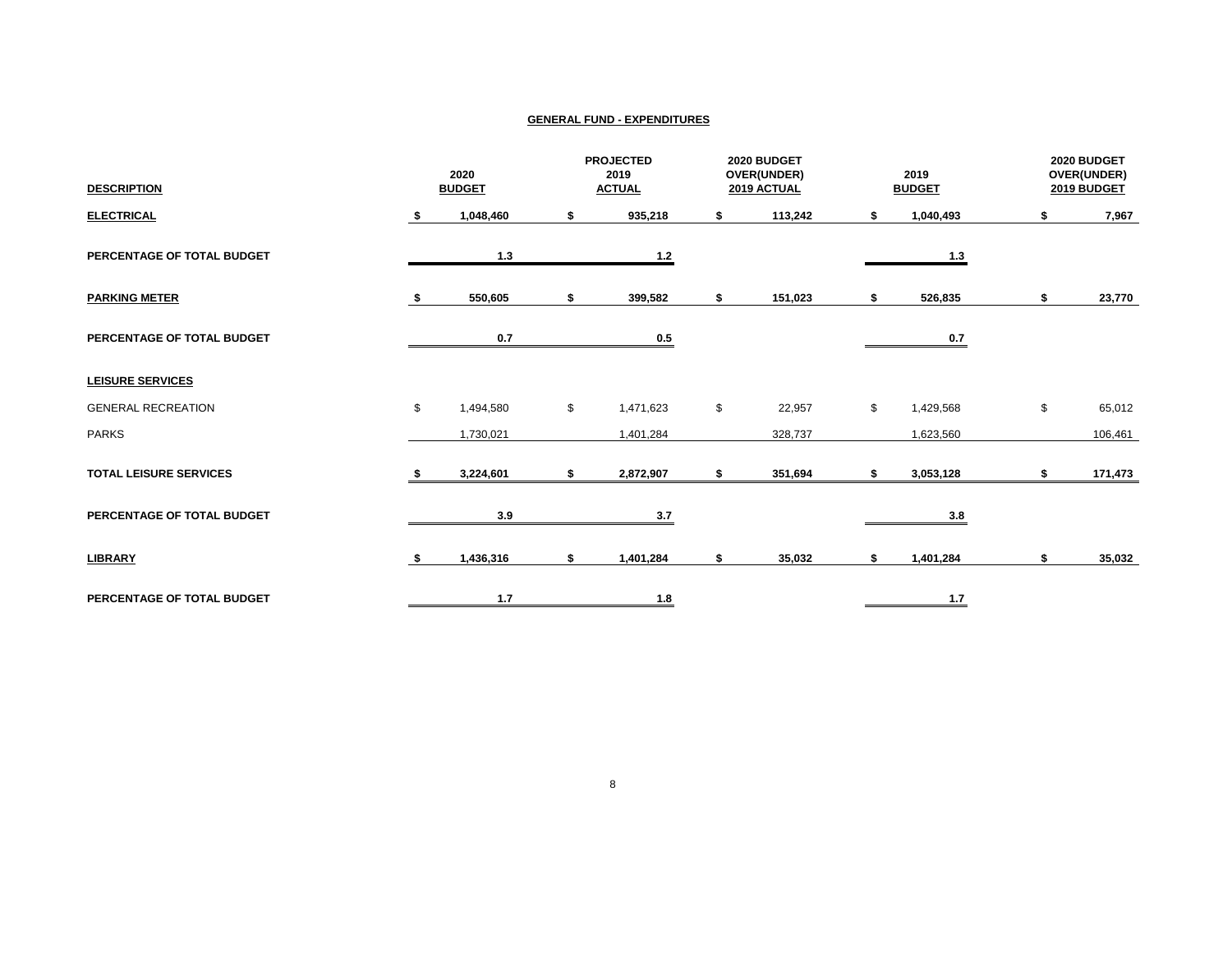| <b>DESCRIPTION</b>                 |    | 2020<br><b>BUDGET</b> |    | <b>PROJECTED</b><br>2019<br><b>ACTUAL</b> |    | 2020 BUDGET<br>OVER(UNDER)<br>2019 ACTUAL | 2019<br><b>BUDGET</b> |           | 2020 BUDGET<br>OVER(UNDER)<br>2019 BUDGET |                          |
|------------------------------------|----|-----------------------|----|-------------------------------------------|----|-------------------------------------------|-----------------------|-----------|-------------------------------------------|--------------------------|
| <b>GRANTS</b>                      |    |                       |    |                                           |    |                                           |                       |           |                                           |                          |
| COSA                               | \$ | 421,600               | \$ | 379,470                                   | \$ | 42,130                                    | \$                    | 421,600   | \$                                        |                          |
| <b>HUD</b>                         |    | 1,884,958             |    | 1,683,628                                 |    | 201,330                                   |                       | 1,873,742 |                                           | 11,216                   |
| <b>HOME PROGRAM</b>                |    | 250,000               |    | 5,561                                     |    | 244,439                                   |                       | 250,000   |                                           | $\overline{\phantom{a}}$ |
| VOLUNTEER FIRE RELIEF ALLOCATION   |    | 235,000               |    | 235,000                                   |    | $\sim$                                    |                       | 235,000   |                                           | $\sim$                   |
| <b>TOTAL GRANTS</b>                | S. | 2,791,558             | \$ | 2,303,659                                 | \$ | 487,899                                   | \$                    | 2,780,342 | \$                                        | 11,216                   |
| PERCENTAGE OF TOTAL BUDGET         |    | 3.4                   |    | 2.9                                       |    |                                           |                       | 3.5       |                                           |                          |
| <b>OTHER EXPENDITURES</b>          |    |                       |    |                                           |    |                                           |                       |           |                                           |                          |
| SOCIAL SECURITY                    | \$ | 815,000               | \$ | 775,336                                   | \$ | 39,664                                    | \$                    | 805,000   | \$                                        | 10,000                   |
| UNEMPLOYMENT COMPENSATION          |    | 20,000                |    | 401                                       |    | 19,599                                    |                       | 20,000    |                                           |                          |
| <b>WORKERS COMPENSATION CLAIMS</b> |    | 2,800,000             |    | 1,479,968                                 |    | 1,320,032                                 |                       | 2,800,000 |                                           | $\overline{\phantom{a}}$ |
| <b>HEALTH INSURANCE</b>            |    | 6,500,000             |    | 6,500,000                                 |    | $\overline{\phantom{a}}$                  |                       | 6,500,000 |                                           |                          |
| <b>LIFE INSURANCE</b>              |    | 125,000               |    | 91,940                                    |    | 33,060                                    |                       | 110,000   |                                           | 15,000                   |
| PROPERTY/CASUALTY INSURANCE        |    | 1,625,000             |    | 1,625,000                                 |    | $\overline{\phantom{a}}$                  |                       | 1,625,000 |                                           | $\overline{\phantom{a}}$ |
| MUNICIPAL PLAN EXPENSE             |    | 2,032,743             |    | 1,062,470                                 |    | 970,273                                   |                       | 1,062,470 |                                           | 970,273                  |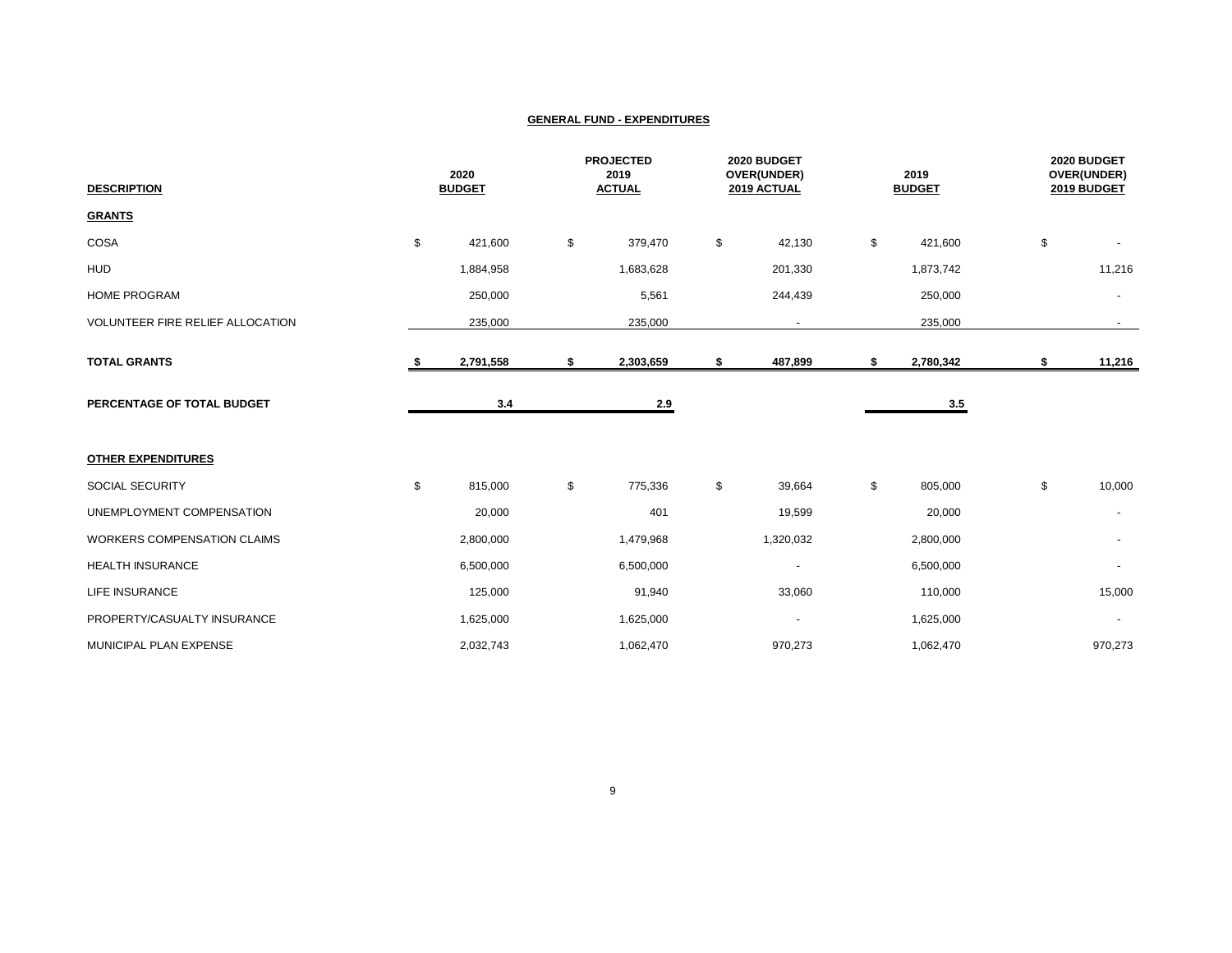| <b>DESCRIPTION</b>                       | 2020<br><b>BUDGET</b> | <b>PROJECTED</b><br>2019<br><b>ACTUAL</b> | 2020 BUDGET<br>OVER(UNDER)<br>2019 ACTUAL |    | 2019<br><b>BUDGET</b> | 2020 BUDGET<br>OVER(UNDER)<br>2019 BUDGET |
|------------------------------------------|-----------------------|-------------------------------------------|-------------------------------------------|----|-----------------------|-------------------------------------------|
| OTHER EXPENDITURES (CONTINUED)           |                       |                                           |                                           |    |                       |                                           |
| <b>TAX REFUNDS</b>                       | 101,000               | 48,907                                    | 52,093                                    |    | 101,000               |                                           |
| <b>CONTINGENCY</b>                       | 250,000               | 250,000                                   |                                           |    | 250,000               | $\sim$                                    |
| TOTAL OTHER EXPENDITURES                 | 14,268,743            | \$<br>11,834,022                          | 2,434,721                                 | \$ | 13,273,470            | \$<br>995,273                             |
| PERCENTAGE OF TOTAL BUDGET               | 17.3                  | 15                                        |                                           |    | 16.5                  |                                           |
| <b>TOTAL - GENERAL FUND EXPENDITURES</b> | 82,257,178            | \$<br>78,701,949                          | \$<br>3,555,229                           | S  | 80,270,086            | \$<br>1,987,092                           |
|                                          |                       | <b>DEBT SERVICE - EXPENDITURES</b>        |                                           |    |                       |                                           |
| TOTAL PRINCIPAL EXPENDITURE              |                       |                                           |                                           |    |                       | \$<br>2,274,948                           |
| TOTAL INTEREST EXPENDITURE               |                       |                                           |                                           |    |                       | \$<br>325,052                             |
| <b>TOTAL DEBT SERVICE</b>                |                       |                                           |                                           |    |                       | 2,600,000                                 |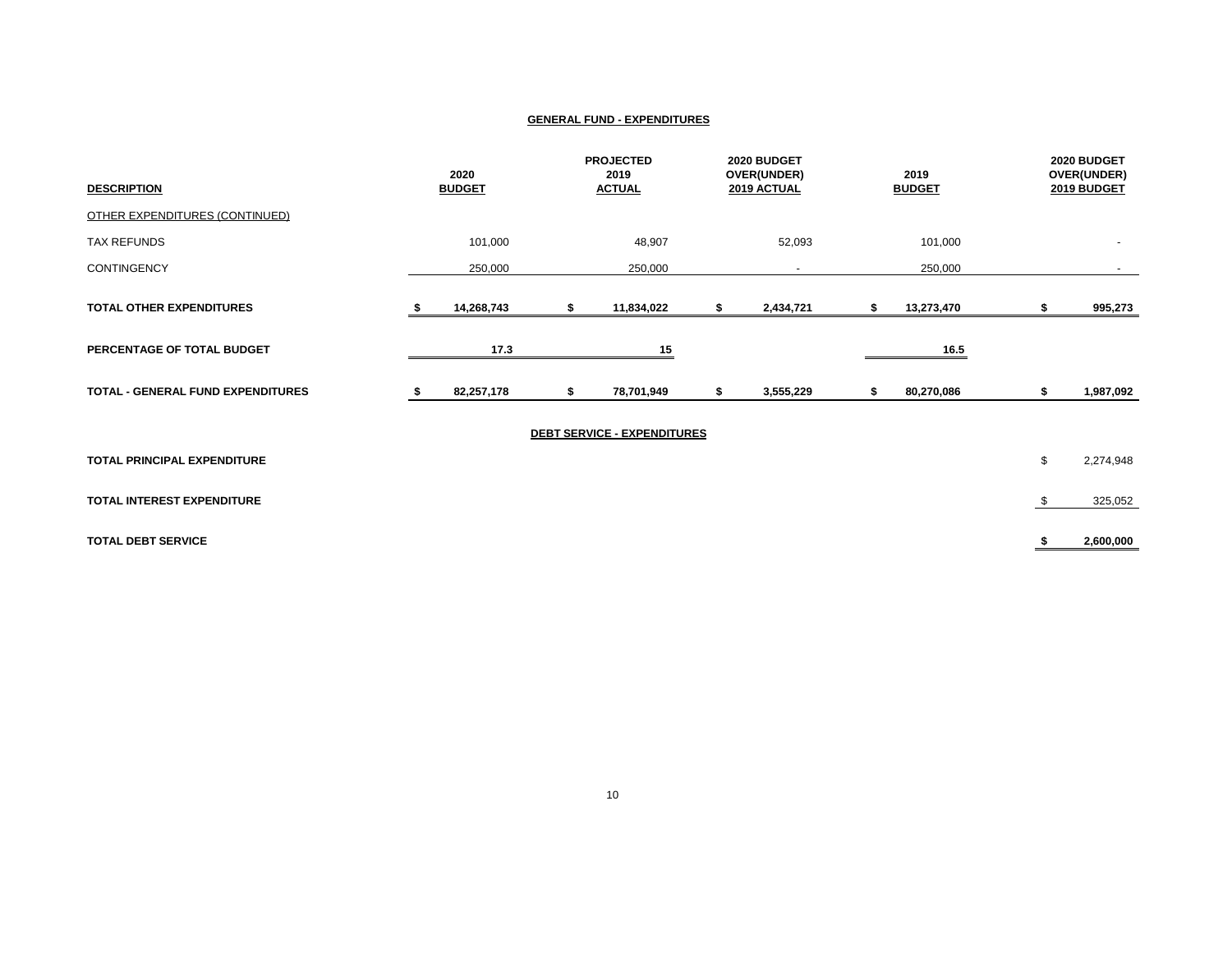## **2020 B U D G E T**

## SUPPLEMENTAL SCHEDULE OF EXPENDITURES

|                                    |         | <b>SALARIES</b> |                          | <b>OTHER SERVICES</b>    | <b>SUPPLIES</b><br><b>AND MATERIALS</b> | <b>TOTAL</b> |            |  |
|------------------------------------|---------|-----------------|--------------------------|--------------------------|-----------------------------------------|--------------|------------|--|
| <b>COUNCIL</b>                     | $***$   | \$              | 191,274                  | \$<br>18,000             | \$<br>5,000                             | \$           | 214,274    |  |
| <b>MAYOR</b>                       | $***$   |                 | 108,378                  | 15,000                   | 12,000                                  |              | 135,378    |  |
| <b>FINANCE</b>                     | $***$   |                 | 774,880                  | 163,000                  | 15,500                                  |              | 953,380    |  |
| <b>TREASURER</b>                   |         |                 | 7,500                    | $\overline{\phantom{a}}$ | 500                                     |              | 8,000      |  |
| <b>SOLICITOR</b>                   |         |                 | $\overline{\phantom{a}}$ | 325,000                  | $\overline{\phantom{a}}$                |              | 325,000    |  |
| C.A.O.                             | $\star$ |                 | 226,304                  | 31,200                   | 7,500                                   |              | 265,004    |  |
| <b>ADMINISTRATIVE SERVICES</b>     | $\star$ |                 | 1,194,484                | 228,000                  | 450,000                                 |              | 1,872,484  |  |
| <b>GENERAL GOVERNMENT</b>          |         | s.              | 2,502,820                | \$<br>780,200            | \$<br>490,500                           | S            | 3,773,520  |  |
| <b>POLICE</b>                      | $\star$ | \$              | 17,559,272               | \$<br>13,530,137         | \$<br>214,500                           | \$           | 31,303,909 |  |
| <b>FIRE</b>                        | $\star$ |                 | 7,902,160                | 6,430,284                | 118,905                                 |              | 14,451,349 |  |
| LICENSES AND INSPECTIONS           | $\star$ |                 | 778,306                  | 39,000                   | 15,000                                  |              | 832,306    |  |
| PLANNING AND ZONING                | $\star$ |                 | 87,500                   | 12,000                   | 13,500                                  |              | 113,000    |  |
| PROTECTION TO PERSONS AND PROPERTY |         | \$              | 26,327,238               | \$<br>20,011,421         | \$<br>361,905                           | \$           | 46,700,564 |  |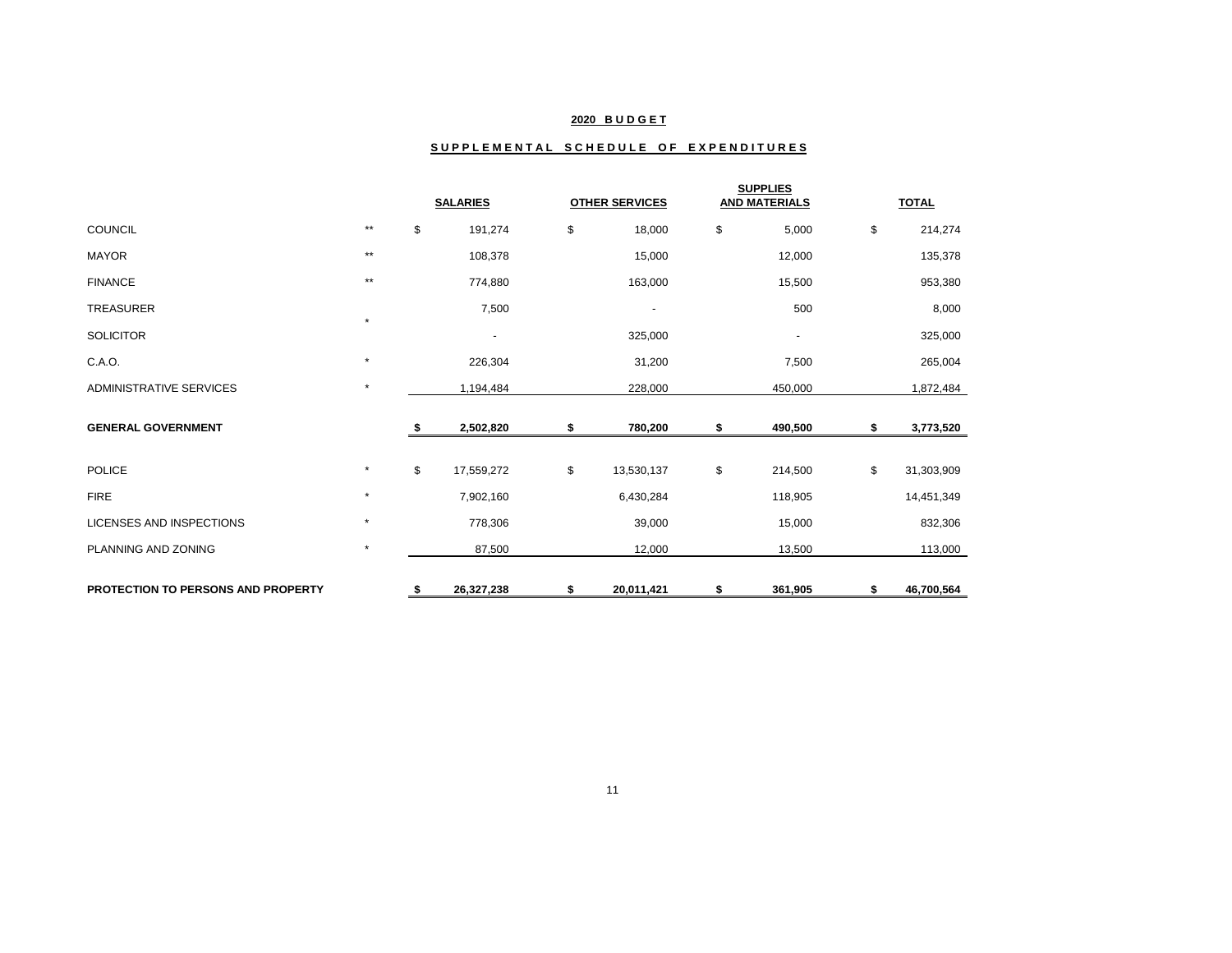## **2 0 20 B U D G E T**

#### SUPPLEMENTAL SCHEDULE OF EXPENDITURES

|                           |         | <b>SALARIES</b> |           | <b>OTHER SERVICE</b> |    | <b>SUPPLIES</b><br><b>AND MATERIALS</b> | <b>TOTAL</b> |           |  |
|---------------------------|---------|-----------------|-----------|----------------------|----|-----------------------------------------|--------------|-----------|--|
| PUBLIC WORKS              | $\star$ | \$              | 480,601   | \$<br>338,000        | \$ | 1,104,000                               | \$           | 1,922,601 |  |
| <b>SANITATION</b>         | $\star$ |                 | 3,400,000 | 2,441,500            |    | 42,500                                  |              | 5,884,000 |  |
| <b>PUBLIC WORKS</b>       |         | 5               | 3,880,601 | \$<br>2,779,500      | \$ | 1,146,500                               | \$           | 7,806,601 |  |
| <b>HEALTH SERVICES</b>    | $\star$ | \$              | 535,310   | \$<br>85,900         | \$ | 29,000                                  | \$           | 650,210   |  |
| <b>ELECTRICAL</b>         | $\star$ | S               | 438,660   | \$<br>585,625        | \$ | 24,175                                  | \$           | 1,048,460 |  |
| <b>PARKING METER</b>      | $\star$ | S               | 514,605   | \$                   | \$ | 36,000                                  | \$           | 550,605   |  |
| <b>GENERAL RECREATION</b> | $\star$ | \$              | 984,380   | \$<br>323,000        | \$ | 187,200                                 | \$           | 1,494,580 |  |
| <b>PARKS</b>              | $\star$ |                 | 1,284,522 | 167,425              |    | 278,075                                 |              | 1,730,022 |  |
| <b>LEISURE SERVICES</b>   | $\star$ | \$              | 2,268,902 | \$<br>490,425        | \$ | 465,275                                 | \$           | 3,224,602 |  |
| <b>COSA</b>               | $\star$ | \$              | 265,000   | \$<br>156,600        | \$ |                                         | \$           | 421,600   |  |
| <b>HUD</b>                | $\star$ | S               | 351,658   | \$<br>1,512,800      | S  | 20,500                                  | S            | 1,884,958 |  |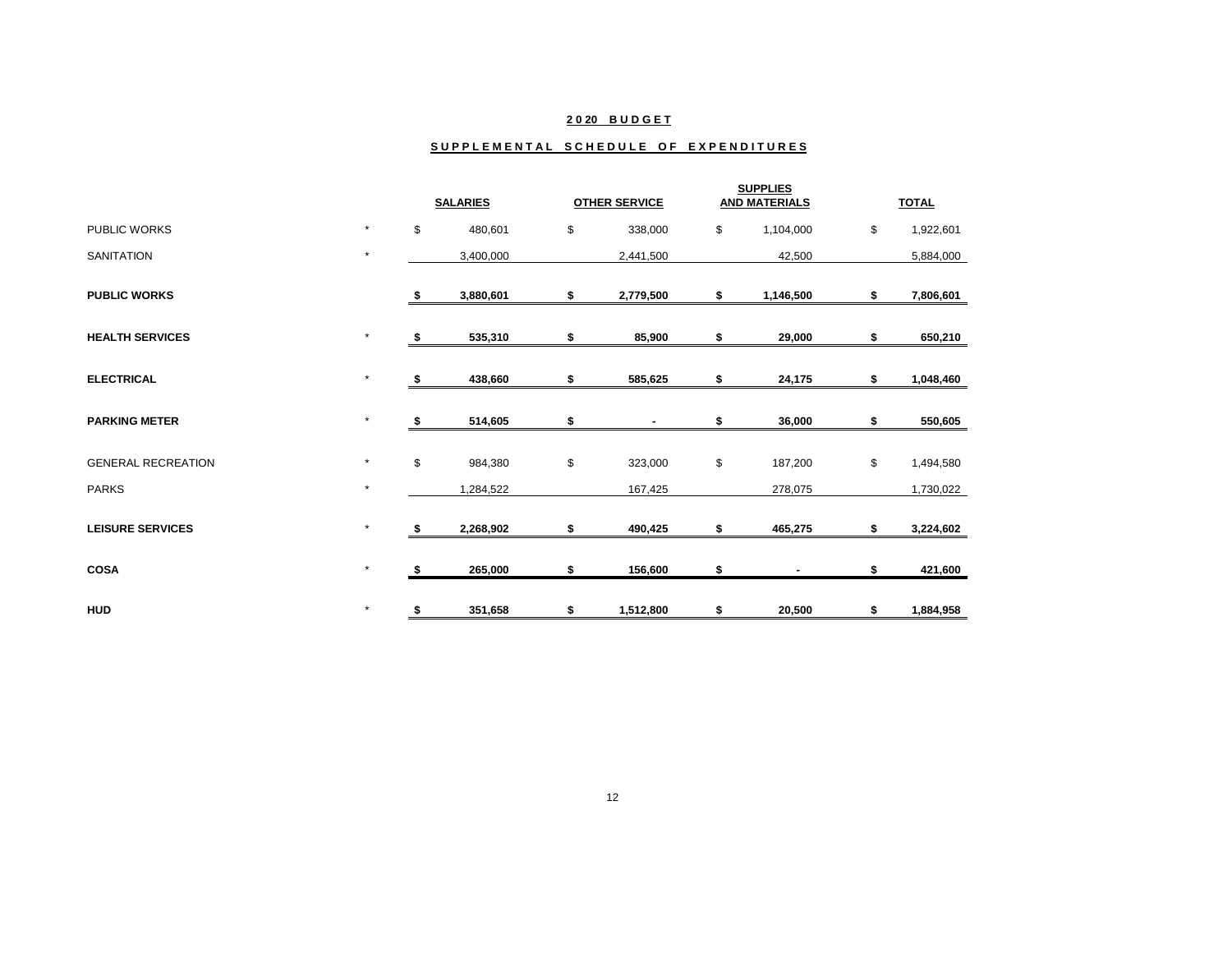#### **SEWER RENTAL - REVENUE**

| <b>DESCRIPTION</b>                | 2020<br><b>BUDGET</b> |    | <b>PROJECTED</b><br>2019<br><b>ACTUAL</b> |    | 2020 BUDGET<br>OVER(UNDER)<br><b>2019 ACTUAL</b> |    | 2019<br><b>BUDGET</b> |    | 2020 BUDGET<br>OVER(UNDER)<br>2019 BUDGET |  |
|-----------------------------------|-----------------------|----|-------------------------------------------|----|--------------------------------------------------|----|-----------------------|----|-------------------------------------------|--|
| <b>FUND BALANCE</b>               | \$                    | \$ | 84,531                                    | \$ | (84, 531)                                        | \$ | 1,000,000             | \$ | (1,000,000)                               |  |
| <b>INTEREST</b>                   | 500                   |    | 200                                       |    | 300                                              |    | 500                   |    | $\overline{\phantom{a}}$                  |  |
| <b>MISCELLANEOUS GRANT</b>        | 25,000                |    | 25,000                                    |    | $\overline{\phantom{a}}$                         |    | 25,000                |    |                                           |  |
| SEWER USE CHARGE - CURRENT        | 7,015,665             |    | 6,200,000                                 |    | 815,665                                          |    | 6,200,000             |    | 815,665                                   |  |
| SEWER USE CHARGE - DELINQUENCY    | 1,414,473             |    | 1,300,000                                 |    | 114,473                                          |    | 1,250,000             |    | 164,473                                   |  |
| <b>SEWER REIMBURSEMENT</b>        | 1,967,778             |    | 1,295,000                                 |    | 672,778                                          |    | 1,738,967             |    | 228,811                                   |  |
| <b>TOTAL SEWER RENTAL REVENUE</b> | 10,423,416            |    | 8,904,731                                 |    | 1,518,685                                        |    | 10,214,467            |    | 208,949                                   |  |

### **SEWER RENTAL - EXPENDITURES**

| <b>TOTAL SEWER RENTAL EXPENDITURES</b> |   | 10,423,416 | 8,904,731       | 1,518,685     | 9,780,493       | 152,923                  |
|----------------------------------------|---|------------|-----------------|---------------|-----------------|--------------------------|
| <b>TRANSFER TO SINKING FUND</b>        |   | 490,000    | 488,213         | 1,787         | 490,000         |                          |
| TRANSFER TO GENERAL FUND               |   | 1,000,000  | 900,000         | 100,000       | 1,000,000       | $\overline{a}$           |
| <b>AUTHORITY PAYMENTS</b>              |   | 6,650,000  | 5,942,461       | 707,539       | 6,573,000       | 77,000                   |
| <b>OTHER SERVICES</b>                  |   | 374,000    | 242,898         | 131,102       | 374,000         | $\overline{\phantom{a}}$ |
| SUPPLIES AND MATERIALS                 |   | 38,500     | 26,675          | 11,825        | 38,500          | $\overline{\phantom{a}}$ |
| <b>SALARIES</b>                        | Φ | 1,870,916  | \$<br>1,304,484 | \$<br>566,432 | \$<br>1,794,993 | \$<br>75,923             |
|                                        |   |            |                 |               |                 |                          |